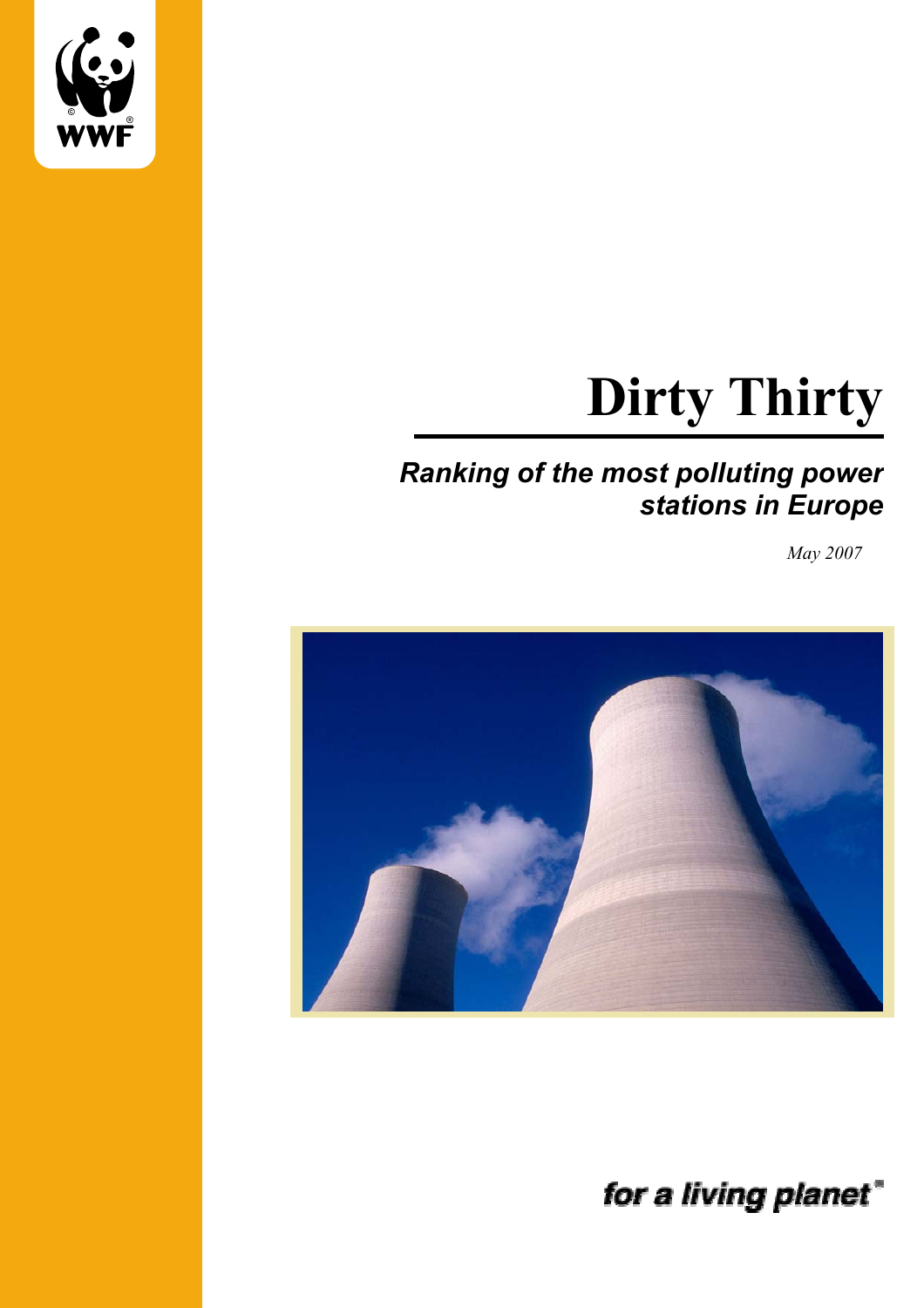

for a living planet®

# **TABLE OF CONTENT**

- **1. Dirty Thirty Europe's worst climate polluting power stations**
- **2. Dirty Thirty Emissions vs allocation**
- **3. Methodological Background: The European Dirty Thirty**
- **4. From coal to clean Replacement Scenarios**
- **5. Dirty Thirty Replacement scenarios plant by plant**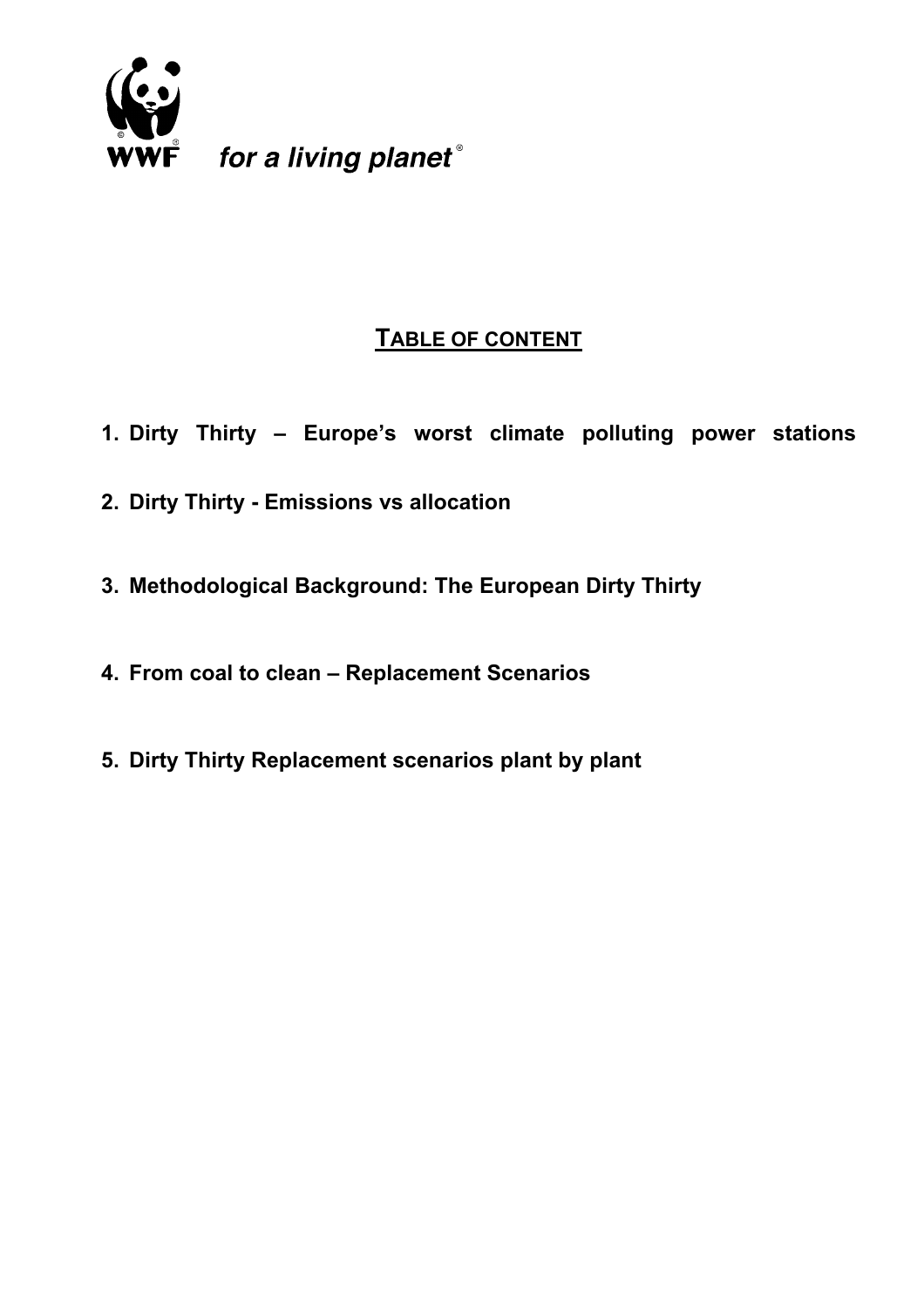# **1. Dirty Thirty – Europe's worst climate polluting power stations**

| Rank           | <b>Power Plant</b>                      | <b>Country</b>                  | <b>Fuel</b>                   | <b>Start of operation</b> | Operator                                 | <b>Relative</b><br>Emissions <sup>1</sup> | <b>Absolute</b><br>Emissions <sup>2</sup> |
|----------------|-----------------------------------------|---------------------------------|-------------------------------|---------------------------|------------------------------------------|-------------------------------------------|-------------------------------------------|
| $\overline{1}$ | <b>Agios Dimitrios</b>                  | <b>Greece</b>                   | <b>Lignite</b>                | 1984-1986, 1997           | <b>DEH</b>                               | 1.350                                     | 12.4                                      |
| $\overline{2}$ | <b>Kardia</b>                           | <b>Greece</b>                   | Lignite                       | 1975, 1980-1981           | <b>DEH</b>                               | 1.250                                     | 8.8                                       |
| 3              | <b>Niederaußem</b>                      | <b>Germany</b>                  | Lignite                       | 1963-1974, 2002           | <b>RWE</b>                               | 1.200                                     | 27.4                                      |
| 4              | <b>Jänschwalde</b>                      | <b>Germany</b>                  | Lignite                       | 1976-1989                 | <b>Vattenfall</b>                        | 1.200                                     | 23.7                                      |
| 5              | <b>Frimmersdorf</b>                     | <b>Germany</b>                  | <b>Lignite</b>                | 1957-1970                 | <b>RWE</b>                               | 1.187                                     | 19.3                                      |
| 6              | <b>Weisweiler</b>                       | <b>Germany</b>                  | <b>Lignite</b>                | 1955-1975                 | <b>RWE</b>                               | 1.180                                     | 18.8                                      |
| $\overline{7}$ | <b>Neurath</b>                          | <b>Germany</b>                  | <b>Lignite</b>                | 1972-1976                 | <b>RWE</b>                               | 1.150                                     | 17.9                                      |
| 8              | <b>Turow</b>                            | <b>Poland</b>                   | Lignite                       | 1965-1971,<br>1998-2004   | <b>BOT GIE S.A.</b>                      | 1.150                                     | 13.0                                      |
| 9              | <b>As Pontes</b>                        | <b>Spain</b>                    | Lignite                       | 1976-1979                 | <b>ENDESA</b>                            | 1.150                                     | 9.1                                       |
| 10             | <b>Boxberg</b>                          | <b>Germany</b>                  | <b>Lignite</b>                | 1979-1980, 2000           | <b>Vattenfall</b>                        | 1.100                                     | 15.5                                      |
| 11             | <b>Belchatow</b>                        | <b>Poland</b>                   | Lignite                       | 1982-1988                 | <b>BOT GIE S.A.</b>                      | 1.090                                     | 30.1                                      |
| 12             | <b>Prunerov</b>                         | <b>Czech</b><br><b>Republik</b> | Lignite                       | 1967 & 1968               | <b>CEZ</b>                               | 1.070                                     | 8.9                                       |
| 13             | <b>Sines</b>                            | <b>Portugal</b>                 | <b>Hard coal</b>              | 1985-1989                 | <b>EDP</b>                               | 1.050                                     | 8.7                                       |
| 14             | <b>Schwarze</b><br><b>Pumpe</b>         | <b>Germany</b>                  | <b>Lignite</b>                | 1997 & 1998               | <b>Vattenfall</b>                        | 1.000                                     | 12.2                                      |
| 15             | Longannet                               | UK.                             | <b>Hard coal</b>              | 1972-1973                 | <b>Scottish</b><br><b>Power</b>          | 970                                       | 10.1                                      |
| 16             | <b>Lippendorf</b>                       | <b>Germany</b>                  | Lignite                       | 1999                      | <b>Vattenfall</b>                        | 950                                       | 12.4                                      |
| 17             | <b>Cottam</b>                           | <b>UK</b>                       | <b>Hard coal</b>              | 1969-1970                 | <b>EDF</b>                               | 940                                       | 10.0                                      |
| 18             | <b>Rybnik</b>                           | <b>Poland</b>                   | <b>Hard coal</b>              | 1972-1978                 | <b>EDF</b>                               | 930                                       | 8.6                                       |
| 19             | <b>Kozienice</b>                        | <b>Poland</b>                   | <b>Hard coal</b>              | 1972-1975,<br>1978-1979   | state owned                              | 915                                       | 10.8                                      |
| 20             | <b>Scholven</b>                         | <b>Germany</b>                  | <b>Hard coal</b>              | 1968-1979                 | <b>E.ON</b>                              | 900                                       | 10.7                                      |
| 21             | <b>West Burton</b>                      | <b>UK</b>                       | <b>Hard coal</b>              | 1967-1968                 | <b>EDF</b>                               | 900                                       | 8.9                                       |
| 22             | <b>Fiddlers Ferry</b>                   | <b>UK</b>                       | Hard coal & oil               | 1969-1973                 | <b>Scottish &amp;</b><br><b>Southern</b> | 900                                       | 8.4                                       |
| 23             | <b>Ratcliffe</b>                        | <b>UK</b>                       | <b>Hard coal</b>              | 1968-1970                 | <b>E.ON</b>                              | 895                                       | 7.8                                       |
| 24             | <b>Kingsnorth</b>                       | <b>UK</b>                       | Hard coal &<br>heavy fuel oil | 1970-1973                 | E.ON                                     | 892                                       | 8.9                                       |
| 25             | <b>Brindisi Sud</b>                     | <b>Italy</b>                    | Coal                          | 1991-1993                 | <b>ENEL</b>                              | 890                                       | 14.4                                      |
| 26             | <b>Drax</b>                             | <b>UK</b>                       | <b>Hard coal</b>              | 1974-1976,<br>1984-1986   | <b>AES</b>                               | 850                                       | 22.8                                      |
| 27             | Ferrybridge                             | <b>UK</b>                       | <b>Hard coal</b>              | 1966-1968                 | <b>Scottish &amp;</b><br><b>Southern</b> | 840                                       | 8.9                                       |
| 28             | <b>Großkraftwerk</b><br><b>Mannheim</b> | <b>Germany</b>                  | <b>Hard Coal</b>              | 1966-1975,<br>1982 & 1993 | RWE, EnBW,<br><b>MVV</b>                 | 840                                       | 7.7                                       |
| 29             | <b>Eggborough</b>                       | <b>UK</b>                       | <b>Hard coal</b>              | 1968-1969                 | <b>British Energy</b>                    | 840                                       | 7.6                                       |
| 30             | <b>Didcot A &amp; B</b>                 | <b>UK</b>                       | Hard coal &<br>gas            | 1968-1975,<br>1996-1997   | <b>RWE</b>                               | 624                                       | 9.5                                       |

Table 1.1.: These 30 power plants are the biggest CO<sub>2</sub> emitting power plants in EU25 countries in absolute terms (mil**lion tonnes of CO2 per year). WWF has ranked the 30 biggest emitters according to their relative emissions.** 

<sup>&</sup>lt;sup>1</sup> Grams of CO<sub>2</sub> per Kilowatt hour (g CO<sub>2</sub>/kWh). Where two plants have the same relative emissions, the plant with the higher absolute emissions (million tonnes CO<sub>2</sub> per year) ranks dirtier.<br><sup>2</sup> Annual emissions for the year 2006 in million tonnes of CO<sub>2</sub> (mtCO<sub>2</sub>)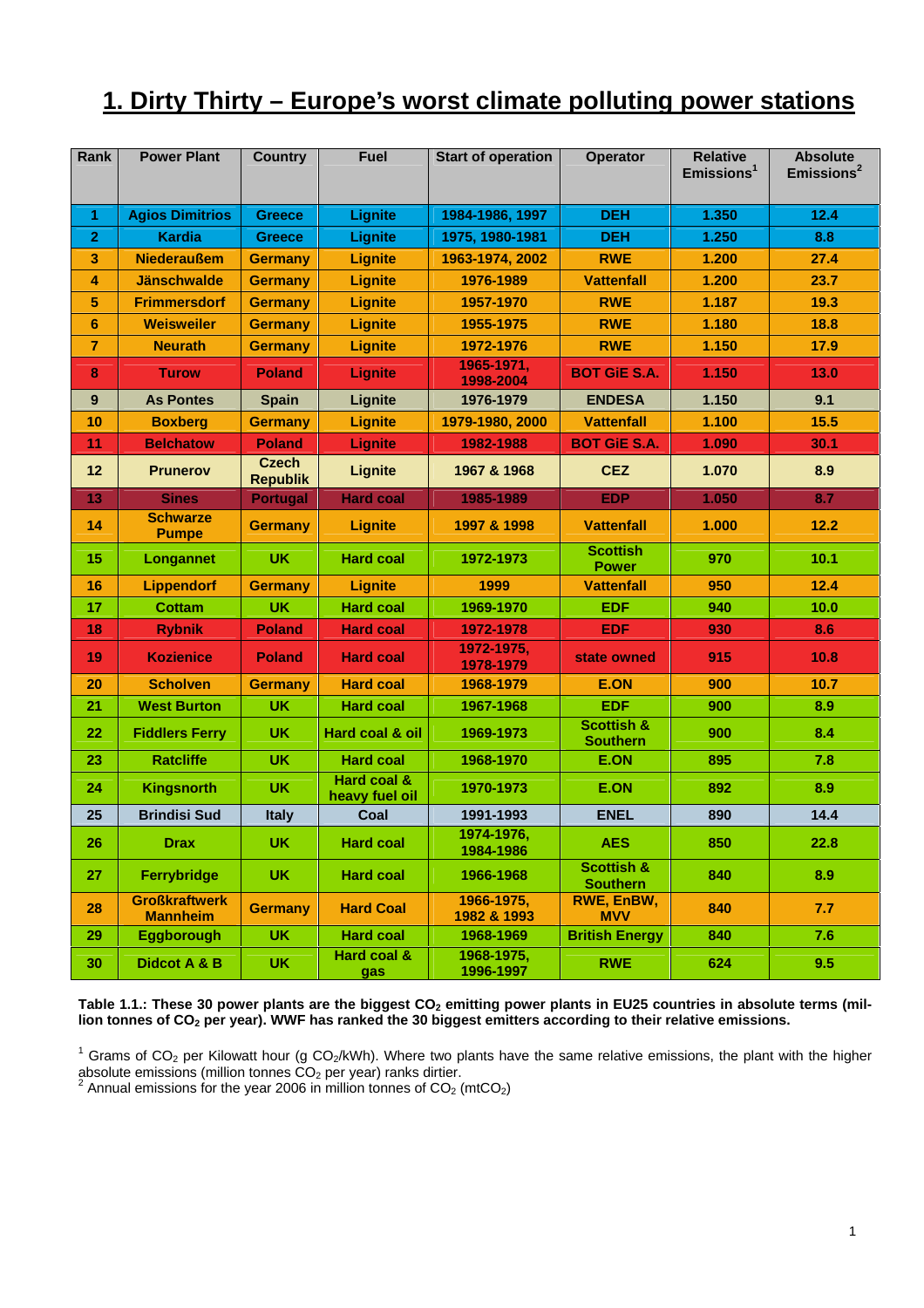# **Focus 1) Germany's worst climate polluting power stations**

| Rank            | <b>Power Plant</b>                      | <b>Country</b> | <b>Fuel</b>      | <b>Start of operation</b> | <b>Operator</b>          | <b>Relative</b><br>Emissions <sup>1</sup> | <b>Absolute</b><br>Emissions <sup>2</sup> |
|-----------------|-----------------------------------------|----------------|------------------|---------------------------|--------------------------|-------------------------------------------|-------------------------------------------|
| 3               | <b>Niederaußem</b>                      | <b>Germany</b> | <b>Lignite</b>   | 1963-1974, 2002           | <b>RWE</b>               | 1.200                                     | 27.4                                      |
| 4               | <b>Jänschwalde</b>                      | <b>Germany</b> | <b>Lignite</b>   | 1976-1989                 | <b>Vattenfall</b>        | 1.200                                     | 23.7                                      |
| 5               | <b>Frimmersdorf</b>                     | <b>Germany</b> | Lignite          | 1957-1970                 | <b>RWE</b>               | 1.187                                     | 19.3                                      |
| 6               | <b>Weisweiler</b>                       | <b>Germany</b> | Lignite          | 1955-1975                 | <b>RWE</b>               | 1.180                                     | 18.8                                      |
| $\overline{7}$  | <b>Neurath</b>                          | <b>Germany</b> | Lignite          | 1972-1976                 | <b>RWE</b>               | 1.150                                     | 17.9                                      |
| 10 <sup>1</sup> | <b>Boxberg</b>                          | <b>Germany</b> | Lignite          | 1979-1980, 2000           | <b>Vattenfall</b>        | 1.100                                     | 15.5                                      |
| 14              | <b>Schwarze</b><br><b>Pumpe</b>         | <b>Germany</b> | <b>Lignite</b>   | 1997 & 1998               | <b>Vattenfall</b>        | 1.000                                     | 12.2                                      |
| 16              | <b>Lippendorf</b>                       | <b>Germany</b> | Lignite          | 1999                      | <b>Vattenfall</b>        | 950                                       | 12.4                                      |
| 20              | <b>Scholven</b>                         | <b>Germany</b> | <b>Hard coal</b> | 1968-1979                 | E.ON                     | 900                                       | 10.7                                      |
| 28              | <b>Großkraftwerk</b><br><b>Mannheim</b> | <b>Germany</b> | <b>Hard coal</b> | 1966-1975,<br>1982 & 1993 | RWE, EnBW,<br><b>MVV</b> | 840                                       | 7.7                                       |

**Table 1.2.: Ranking of Germany's biggest emitting power plants according to their level of efficiency**

 $1$  Grams of CO<sub>2</sub> per Kilowatt hour (g CO<sub>2</sub>/kWh). Where two plants have the same relative emissions, the plant with the higher

absolute emissions (million tonnes CO<sub>2</sub> per year) ranks dirtier.<br><sup>2</sup> Annual emissions for the year 2006 in million tonnes of CO<sub>2</sub> (mtCO<sub>2</sub>)

## **Focus 2) The UK's worst climate polluting power stations**

| Rank | <b>Power Plant</b>    | <b>Country</b> | <b>Fuel</b>                   | <b>Start of operation</b> | <b>Parent</b>                            | <b>Relative</b>        | <b>Absolute</b>        |
|------|-----------------------|----------------|-------------------------------|---------------------------|------------------------------------------|------------------------|------------------------|
|      |                       |                |                               |                           | Company                                  | Emissions <sup>1</sup> | Emissions <sup>2</sup> |
|      |                       |                |                               |                           |                                          |                        |                        |
| 15   | Longannet             | <b>UK</b>      | <b>Hard coal</b>              | 1972-1973                 | <b>Scottish</b><br><b>Power</b>          | 970                    | 10.1                   |
| 17   | Cottam                | <b>UK</b>      | <b>Hard coal</b>              | 1969-1970                 | EDF.                                     | 940                    | 10.0                   |
| 21   | <b>West Burton</b>    | <b>UK</b>      | <b>Hard coal</b>              | 1967-1968                 | <b>EDF</b>                               | 900                    | 8.9                    |
| 22   | <b>Fiddlers Ferry</b> | <b>UK</b>      | Hard coal & oil               | 1969-1973                 | <b>Scottish &amp;</b><br><b>Southern</b> | 900                    | 8.4                    |
| 23   | <b>Ratcliffe</b>      | <b>UK</b>      | <b>Hard coal</b>              | 1968-1970                 | <b>E.ON</b>                              | 895                    | 7.8                    |
| 24   | <b>Kingsnorth</b>     | <b>UK</b>      | Hard coal &<br>heavy fuel oil | 1970-1973                 | E.ON                                     | 892                    | 8.9                    |
| 26   | <b>Drax</b>           | <b>UK</b>      | <b>Hard coal</b>              | 1974-1976.<br>1984-1986   | <b>AES</b>                               | 850                    | 22.8                   |
| 27   | <b>Ferrybridge</b>    | <b>UK</b>      | <b>Hard coal</b>              | 1966-1968                 | <b>Scottish &amp;</b><br><b>Southern</b> | 840                    | 8.9                    |
| 29   | <b>Eggborough</b>     | <b>UK</b>      | <b>Hard coal</b>              | 1968-1969                 | <b>British Energy</b>                    | 840                    | 7.6                    |
| 30   | Didcot A & B          | <b>UK</b>      | Hard coal &<br>gas            | 1968-1975,<br>1996-1997   | <b>RWE</b>                               | 624                    | 9.5                    |

### **Table 1.3.: Ranking of the UK's biggest emitting power plants according to their level of efficiency**

 $1$  Grams of CO<sub>2</sub> per Kilowatt hour (g CO<sub>2</sub>/kWh). Where two plants have the same relative emissions, the plant with the higher

absolute emissions (million tonnes CO<sub>2</sub> per year) ranks dirtier.<br><sup>2</sup> Annual emissions for the year 2006 in million tonnes of CO<sub>2</sub> (mtCO<sub>2</sub>)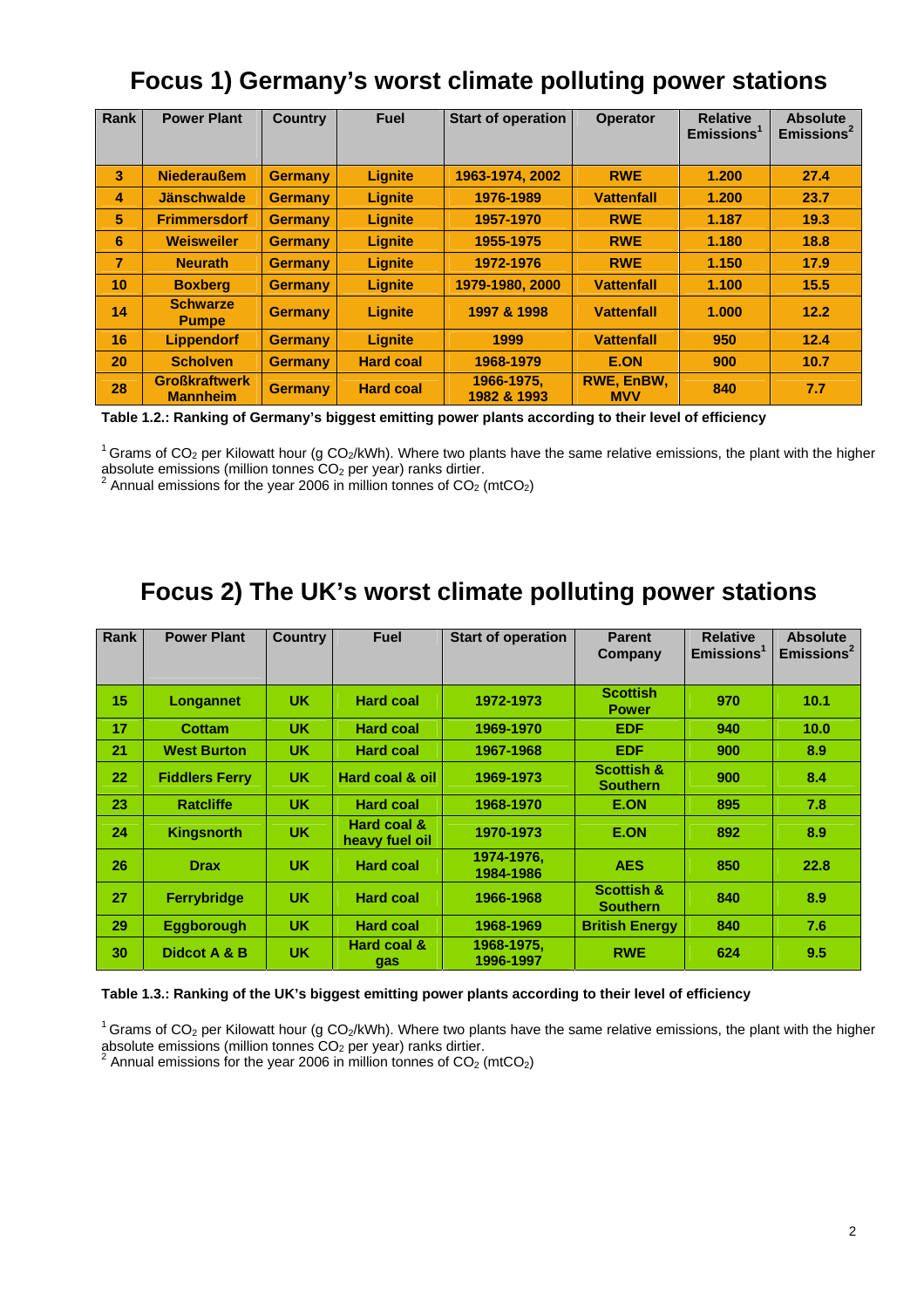# **Focus 3) Poland's worst climate polluting power stations**

| <b>Rank</b> | <b>Power Plant</b> | <b>Country</b> | <b>Fuel</b>      | <b>Start of operation</b> | <b>Parent</b><br>Company | <b>Relative</b><br>Emissions <sup>1</sup> | <b>Absolute</b><br>Emissions <sup>2</sup> |
|-------------|--------------------|----------------|------------------|---------------------------|--------------------------|-------------------------------------------|-------------------------------------------|
| 8           | <b>Turow</b>       | <b>Poland</b>  | Lignite          | 1965-1971.<br>1998-2004   | <b>BOT GIE S.A.</b>      | 1.150                                     | 13.0                                      |
| 11          | <b>Belchatow</b>   | <b>Poland</b>  | Lignite          | 1982-1988                 | <b>BOT GIE S.A.</b>      | 1.090                                     | 30.1                                      |
| 18          | <b>Rybnik</b>      | <b>Poland</b>  | <b>Hard coal</b> | 1972-1978                 | <b>EDF</b>               | 930                                       | 8.6                                       |
| 19          | <b>Kozienice</b>   | <b>Poland</b>  | <b>Hard coal</b> | 1972-1975,<br>1978-1979   | state owned              | 915                                       | 10.8                                      |

### **Table 1.4.: Ranking of Poland's biggest emitting power plants according to their level of efficiency**

<sup>1</sup> Grams of CO<sub>2</sub> per Kilowatt hour (g CO<sub>2</sub>/kWh). Where two plants have the same relative emissions, the plant with the higher absolute emissions (million tonnes CO<sub>2</sub> per year) ranks dirtier.<br><sup>2</sup> Annual emissions for the year 2006 in million tonnes of CO<sub>2</sub> (mtCO<sub>2</sub>)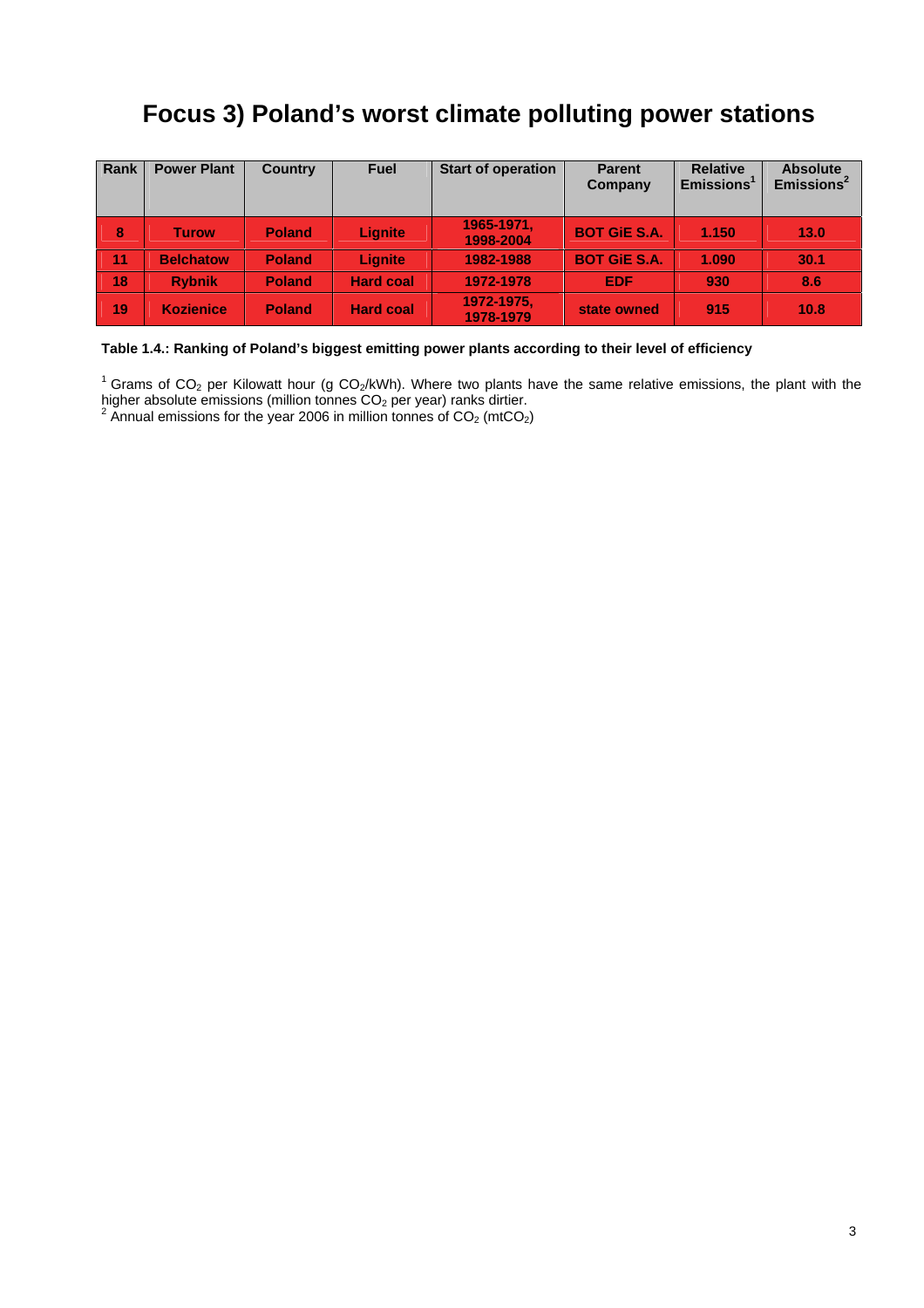# **2. Dirty Thirty - Emissions vs allocation**

Comparing the verified emission of 2006 with the amount of emission allowances allocated to Dirty Thirty plants in 2006 reveals which plants got more allowances than needed and which got less. In total, the Dirty Thirty were short of allowances and got  $39.5 \text{ MtCO}_2$  less than they emitted. 21 plants were short of emission allowances, while 9 were long and 1 plant emitted exactly as much as it was allocated. Most plants are in Germany and the UK (10 each). While half of the German plants were long, all plants in the UK were short.

| No.            | <b>Power Plant</b>               | <b>Country</b>           | <b>Operator</b>          | <b>Allocation</b><br>2006 | <b>Verified</b><br><b>Emissions</b><br>2006 | <b>Short</b>          | Long                     |
|----------------|----------------------------------|--------------------------|--------------------------|---------------------------|---------------------------------------------|-----------------------|--------------------------|
|                |                                  |                          |                          | mln EUAs                  | mln t CO <sub>2</sub>                       | mln t CO <sub>2</sub> | mln t CO <sub>2</sub>    |
| 1              | <b>Agios Dimitrios</b>           | Greece                   | <b>DEH</b>               | 12,9                      | 12,4                                        |                       | 0.5                      |
| $\mathbf{2}$   | Kardia                           | Greece                   | <b>DEH</b>               | 9,8                       | 8,8                                         |                       | 1.0                      |
| $\overline{3}$ | Niederaußem                      | Germany                  | <b>RWE</b>               | 28,7                      | 27,4                                        |                       | 1.3                      |
| $\overline{4}$ | Jänschwalde                      | Germany                  | Vattenfall               | 25,8                      | 23,7                                        |                       | 2.1                      |
| 5              | Frimmersdorf                     | Germany                  | <b>RWE</b>               | 20,3                      | 19,3                                        |                       | 1.0                      |
| 6              | Weisweiler                       | Germany                  | <b>RWE</b>               | 19,0                      | 18,8                                        |                       | 0.2                      |
| $\overline{7}$ | Neurath                          | Germany                  | <b>RWE</b>               | 16,9                      | 17,9                                        | 1.0                   |                          |
| 8              | Turow                            | Poland                   | <b>BOT GIE S.A.</b>      | 13,0                      | 13,0                                        |                       |                          |
| 9              | As Pontes                        | Spain                    | <b>ENDESA</b>            | 7,2                       | 9,1                                         | 1.9                   |                          |
| 10             | Boxberg                          | Germany                  | Vattenfall               | 15,1                      | 15,5                                        | 0.4                   |                          |
| 11             | Belchatow                        | Poland                   | <b>BOT GIE S.A.</b>      | 30,8                      | 30,1                                        |                       | 0.7                      |
| 12             | Prunerov                         | Czech R.                 | CEZ                      | 8,6                       | 8,9                                         | 0.3                   |                          |
| 13             | <b>Sines</b>                     | Portugal                 | <b>EDP</b>               | 7,8                       | 8,7                                         | 0.9                   |                          |
| 14             | Schw. Pumpe                      | Germany                  | Vattenfall               | 13,1                      | 12,2                                        |                       | 0.9                      |
| 15             | Longannet                        | <b>UK</b>                | <b>Scottish Power</b>    | 7,4                       | 10,1                                        | 2.7                   |                          |
| 16             | Lippendorf                       | Germany                  | Vattenfall               | 12,2                      | 12,4                                        | 0.2                   |                          |
| 17             | Cottam                           | <b>UK</b>                | <b>EDF</b>               | 5,1                       | 10,0                                        | 4.9                   | $\blacksquare$           |
| 18             | Rybnik                           | Poland                   | <b>EDF</b>               | 8,5                       | 8,6                                         | 0.1                   | $\blacksquare$           |
| 19             | Kozienice                        | Poland                   | state owned              | 10,5                      | 10,8                                        | 0.3                   | $\blacksquare$           |
| 20             | Scholven                         | Germany                  | E.ON                     | 8,7                       | 10,7                                        | 2.0                   |                          |
| 21             | <b>West Burton</b>               | <b>UK</b>                | <b>EDF</b>               | 5,5                       | 8,9                                         | 3.4                   | $\blacksquare$           |
| 22             | <b>Fiddlers Ferry</b>            | <b>UK</b>                | Scottish &<br>Southern   | 4,5                       | 8,4                                         | 3.9                   | $\overline{\phantom{0}}$ |
| 23             | Ratcliffe                        | <b>UK</b>                | E.ON                     | 5,9                       | 7,8                                         | 1.9                   |                          |
| 24             | Kingsnorth                       | $\overline{\mathsf{UK}}$ | E.ON                     | 6,0                       | 8,9                                         | 2.9                   | $\blacksquare$           |
| 25             | <b>Brindisi Sud</b>              | Italy                    | <b>ENEL</b>              | 13,4                      | 14,4                                        | 1.0                   | $\blacksquare$           |
| 26             | Drax                             | <b>UK</b>                | <b>AES</b>               | 14,6                      | 22,8                                        | 8.2                   | $\blacksquare$           |
| 27             | Ferrybridge                      | <b>UK</b>                | Scottish &<br>Southern   | 4,8                       | 8,9                                         | 4.1                   |                          |
| 28             | <b>Großkraftwerk</b><br>Mannheim | Germany                  | RWE, EnBW,<br><b>MVV</b> | 6,6                       | 7,7                                         | 1.1                   |                          |
| 29             | Eggborough                       | <b>UK</b>                | <b>British Energy</b>    | 4,5                       | 7,6                                         | 3.1                   |                          |
| 30             | Didcot A+B                       | <b>UK</b>                | <b>RWE</b>               | 6,6                       | 9,5                                         | 2.9                   |                          |
|                |                                  |                          |                          |                           |                                             |                       |                          |
|                |                                  |                          | <b>Total:</b>            | 353,9                     | 393,4                                       |                       | <b>39.5 short</b>        |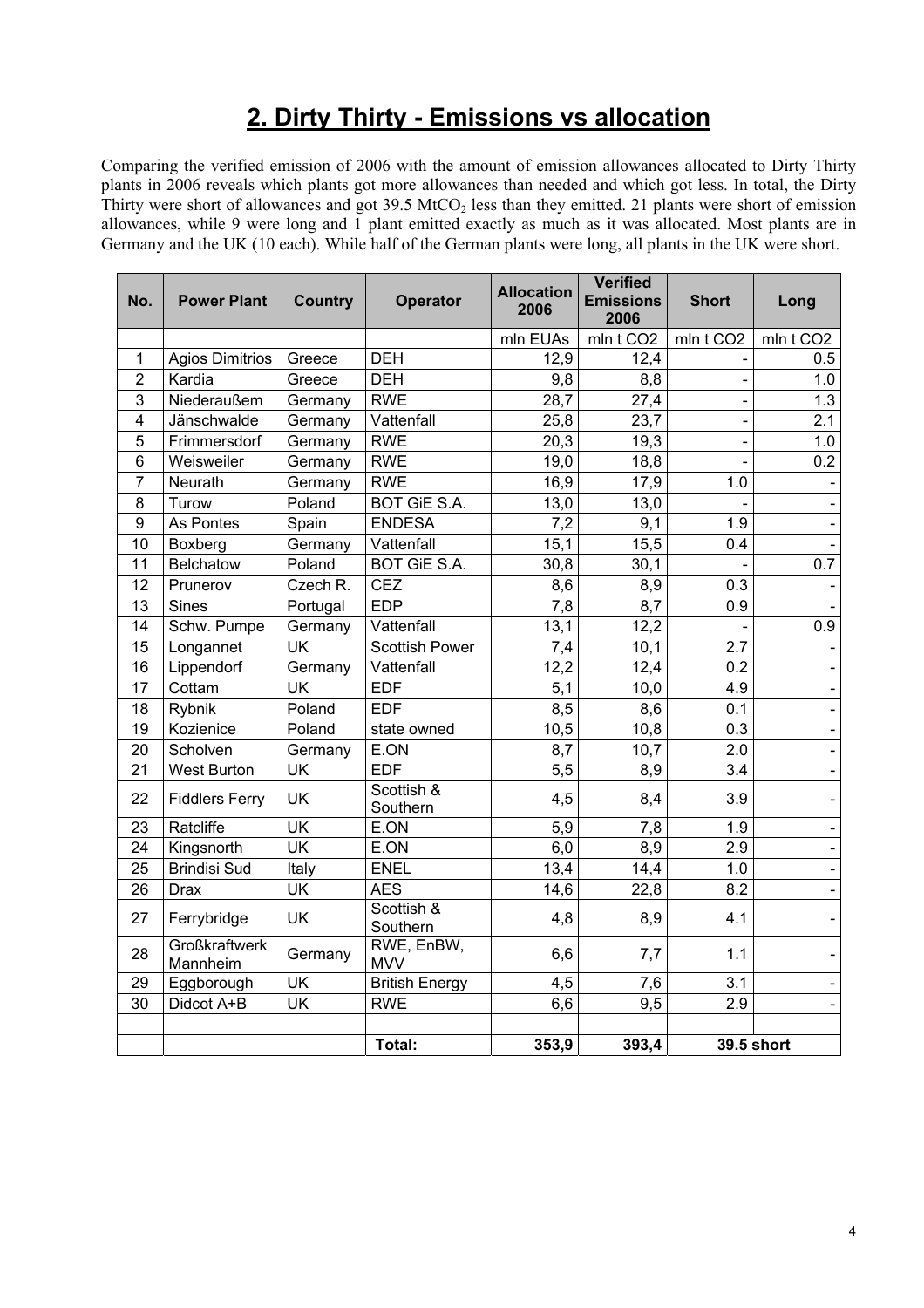# **3. Methodological Background: The European Dirty Thirty**

WWF commissioned the Institute for Applied Ecology (Öko-Institute) to acquire and analyse data across EU countries regarding absolute and relative carbon dioxide  $(CO<sub>2</sub>)$  emissions from Europe's power stations. Using this data, WWF put together a ranking table to define the European Dirty Thirty, the dirtiest (i.e. most inefficient) of the thirty biggest climate polluting power stations in EU25 countries.

### **1) Data sources**

The calculations of emissions and of the various emission scenarios (see below) are based on data from the following sources:

Starting point for all analyses is the data set provided by the European Pollutant Emission Register (EPER) (http://eper.ec.europa.eu/) and the Community Independent Transition Log (CITL) of the European Union Emission Trading Scheme (http://ec.europa.eu/environment/ets/). These sources contain information about CO<sub>2</sub> emissions from EU Member States for the years 2004, 2005 and 2006. Only those power plants serving the public power supply are covered.

The  $CO<sub>2</sub>$  emission data were combined with data on the net electric capacity and the annual average efficiency of the power plants or the respective generating units. These additional data come from various sources, in particular from company information and national and international statistics.

A third data set contains information on the dates of commissioning and the last retrofit measures differentiated by power plant units. These data are available from Platts (www.platts.com) and from the CoalPower5 database of the International Energy Agency (IEA) and from the operating companies.

### **2) Ranking Methodology**

A two-step approach was used to define the Dirty Thirty. In short, the final ranking is based on the efficiency of the thirty biggest  $CO<sub>2</sub>$  emitting plants in EU25 countries.

### 2a) Absolute emissions

First, the Öko-Institut identified the absolute amount of  $CO<sub>2</sub>$  emissions from European power plants in 2006, using the above-mentioned databases.

WWF then ranked the European power plants according to the amount of  $CO<sub>2</sub>$  they are emitting, which gave us a ranking of the thirty biggest  $CO<sub>2</sub>$  emitting plants.

### 2b) Relative emissions

In a second step, the Öko-Institut used data about the efficiency of the power plants to calculate the relative emissions (grams  $CO<sub>2</sub>$  per Kilowatt hour) of the thirty biggest emitting power plants.

WWF then used this data to rank the power plants, with the highest (i.e. Number 1) in the final ranking table being the least efficient of the thirty biggest emitting power plants in EU25 countries.

### **3) Replacement Scenarios**

The dates of commissioning and retrofitting of the various generating units were used to derive a projection for the end of their technical lifetime.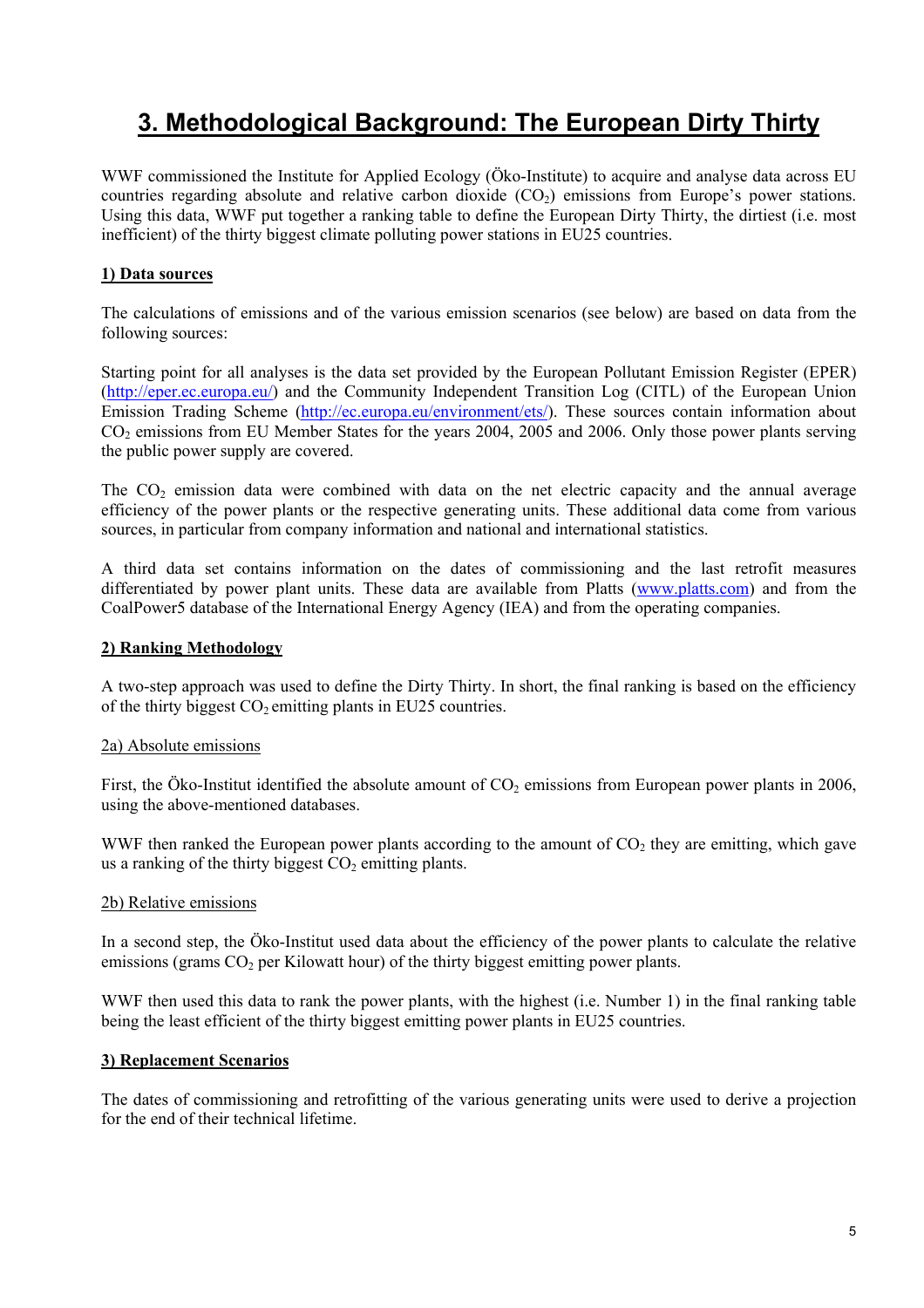Given that the power production for a typical year doesn't change over the next 30 years, and given that replacement of outdated generating units does not include a change in location, illustrative scenarios were developed for different replacement strategies.

Öko-Institut calculated the absolute  $CO_2$  emissions of a power plant for different time horizons (2010, 2020, 2030) by estimating the mix of old and new generating units, taking into account the emission levels of the current generating units and the emission levels of new generating units after replacement.

Base year  $CO<sub>2</sub>$  emissions were identified, against which the three replacement scenarios can be compared. The base year emissions represent the absolute  $CO<sub>2</sub>$  emissions from a power plant in 2005 and 2006.

### 3a) Replacing coal with coal

For the scenarios *Coal 2010/20/30* Öko-Institut assumed that every power plant unit which reaches the end of its technical lifetime is replaced by a modern plant with the same fuel. For new hard coal fired power plants an average efficiency of 45 per cent and for new lignite fired power plants an average efficiency of 43 per cent were assumed. For oil fired power plants new plants with an efficiency of 47 per cent were assumed. It was assumed that the current oil fired plants would be replaced by coal fired plants if such a fuel switch was announced by the operators.

### 3b) Replacing coal with gas

For the scenarios *Gas 2010/20/30* Öko-Institut assumed that every power plant unit after its technical lifetime is replaced by a new, highly efficient gas fired combined cycle power plant with an emission level of 365 grams  $CO<sub>2</sub>$  per Kilowatt hour.

### 3c) Replacing coal with clean

For the scenarios *Renewables 2010/20/30* Öko-Institut assumed that every unit reaching its technical lifetime is replaced by  $CO<sub>2</sub>$  emission free power generation capacities from renewable energies.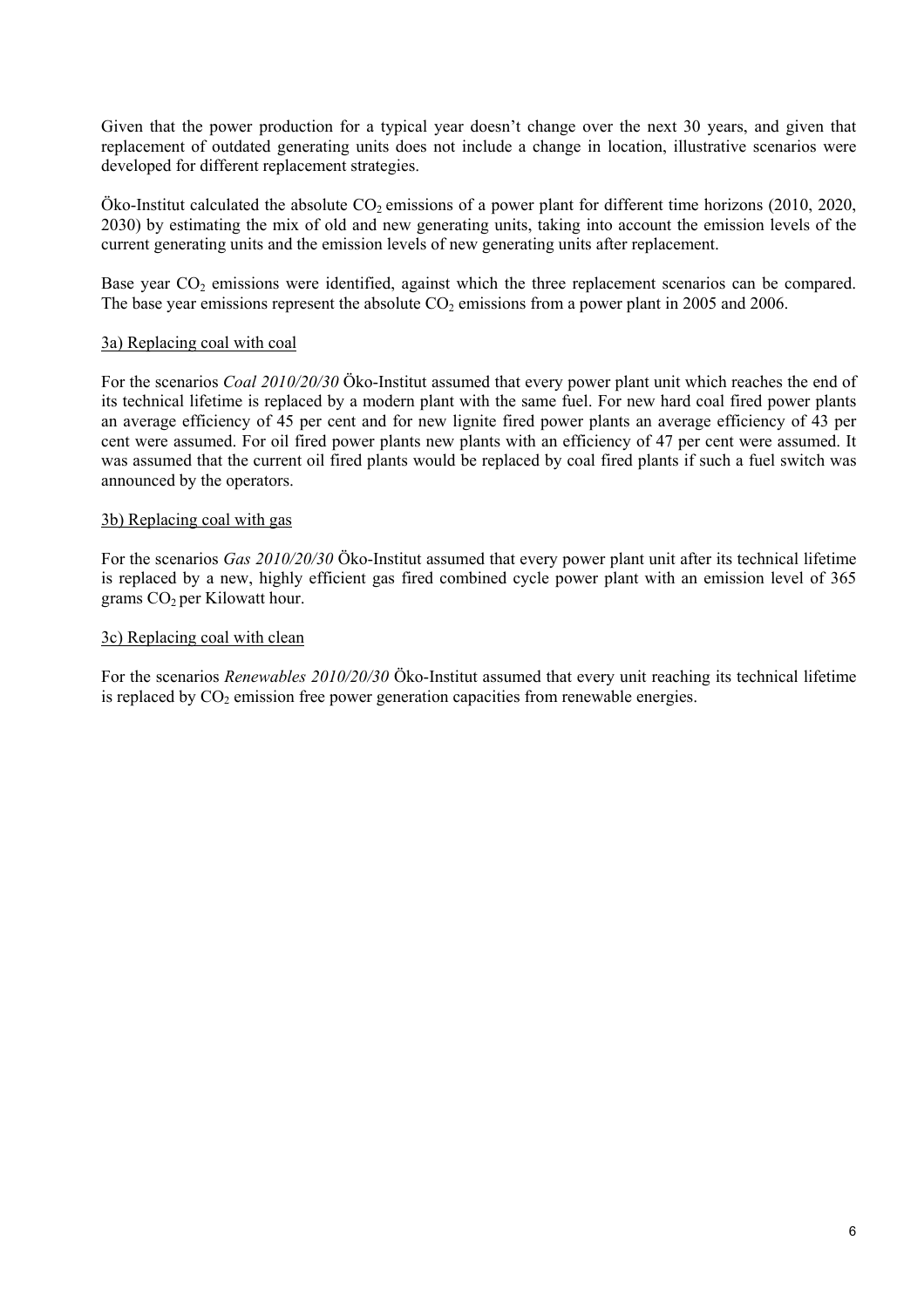# **4. From coal to clean – Replacement Scenarios**

The next 20 years will offer a historic window of opportunity for Europe to dramatically reduce the level of power sector emissions. Over that period, most of Europe's dirtiest coal power stations will have to be decommissioned. If they are replaced with new coal-fired power stations, the continent will be locked into high levels of CO<sub>2</sub> pollution for decades to come. However, if current coal-fired plants are replaced by cleaner alternatives like the less  $CO_2$ -intense natural gas or  $CO_2$ -free renewable energies, Europe would lead the world towards a low-carbon economy and the Earth could avoid the dangerous impacts of abrupt climate change. Europe's *Dirty Thirty* contains three scenarios about future power generation, showing the potential for emission reductions as a result of fuel switching.

**Replacement Scenario 1 - Replacing coal with coal:** The scenarios *Coal 2010/20/30* assume that every power plant unit which reaches the end of its technical lifetime is replaced by a modern plant with the same fuel. For new hard coal fired power plants an average efficiency of 45 per cent and for new lignite fired power plants an average efficiency of 43 per cent were assumed.

| <b>Total verified emissions of</b><br>Dirty Thirty plants in 2006 | <b>Annual emissions by</b><br>2010 under Scenario 1 | <b>Annual emissions by</b><br>2020 under Scenario 1 | <b>Annual emissions by</b><br>2030 under Scenario 1 |
|-------------------------------------------------------------------|-----------------------------------------------------|-----------------------------------------------------|-----------------------------------------------------|
|                                                                   |                                                     |                                                     |                                                     |
|                                                                   |                                                     | Million tonnes $CO2$                                |                                                     |
| 393.4                                                             | 355.2                                               | 325.5                                               | 309.8                                               |
|                                                                   |                                                     | Compared to 2006                                    |                                                     |
|                                                                   | $-97\%$                                             | $-17.3\%$                                           | $-21.3\%$                                           |

**Replacement Scenario 2 - Replacing coal with gas:** The scenarios *Gas 2010/20/30* assume that every power plant unit after its technical lifetime is replaced by a new, highly efficient gas fired combined cycle power plant with an emission level of 365 grams  $CO<sub>2</sub>$  per Kilowatt hour. The following emissions savings would be made:

| Total verified emissions of<br>Dirty Thirty plants in 2006 | <b>Annual emissions by</b><br>2010 under Scenario 2 | <b>Annual emissions by</b><br>2020 under Scenario 2 | <b>Annual emissions by</b><br>2030 under Scenario 2 |
|------------------------------------------------------------|-----------------------------------------------------|-----------------------------------------------------|-----------------------------------------------------|
|                                                            | Million tonnes $CO2$                                |                                                     |                                                     |
| 3934                                                       | 340.4                                               | 2339                                                | 179 2                                               |
|                                                            |                                                     | Compared to 2006                                    |                                                     |
|                                                            | $-13.5\%$                                           | $-40.5\%$                                           | $-54.4\%$                                           |

**Replacement Scenario 3 - Replacing coal with renewables:** The scenarios *Renewables 2010/20/30* assume that every unit reaching the end of its technical lifetime is replaced by  $CO<sub>2</sub>$ -free power generation capacities from renewable energies. This would lead to the following emissions savings:

| Total verified emissions of<br>Dirty Thirty plants in 2006 | <b>Annual emissions by</b><br>2010 under Scenario 3 | <b>Annual emissions by</b><br>2020 under Scenario 3 | <b>Annual emissions by</b><br>2030 under Scenario 3 |
|------------------------------------------------------------|-----------------------------------------------------|-----------------------------------------------------|-----------------------------------------------------|
|                                                            | Million tonnes $CO2$                                |                                                     |                                                     |
| 393.4                                                      | 330.7                                               | 1673                                                | 82.4                                                |
|                                                            |                                                     | Compared to 2006                                    |                                                     |
|                                                            | $-15.9\%$                                           | $-57.5\%$                                           | $-791\%$                                            |

For WWF, the coal-replacement scenario is fully inadequate, the gas-replacement scenario is insufficient and the renewable-replacement scenario is probably unrealistic. However, in order to render the European power sector carbon-free before mid century in order to help stay below 2 degree global warming, the magnitude of emissions reductions of about 80% of those *Dirty Thirty* needs to be maintained. With an EU focussing on increased renewable energy of 20% by 2020 and enhanced energy efficiency as well as new technologies of carbon capture and storage (CCS), a mixture of various technologies may help to reduce emissions by around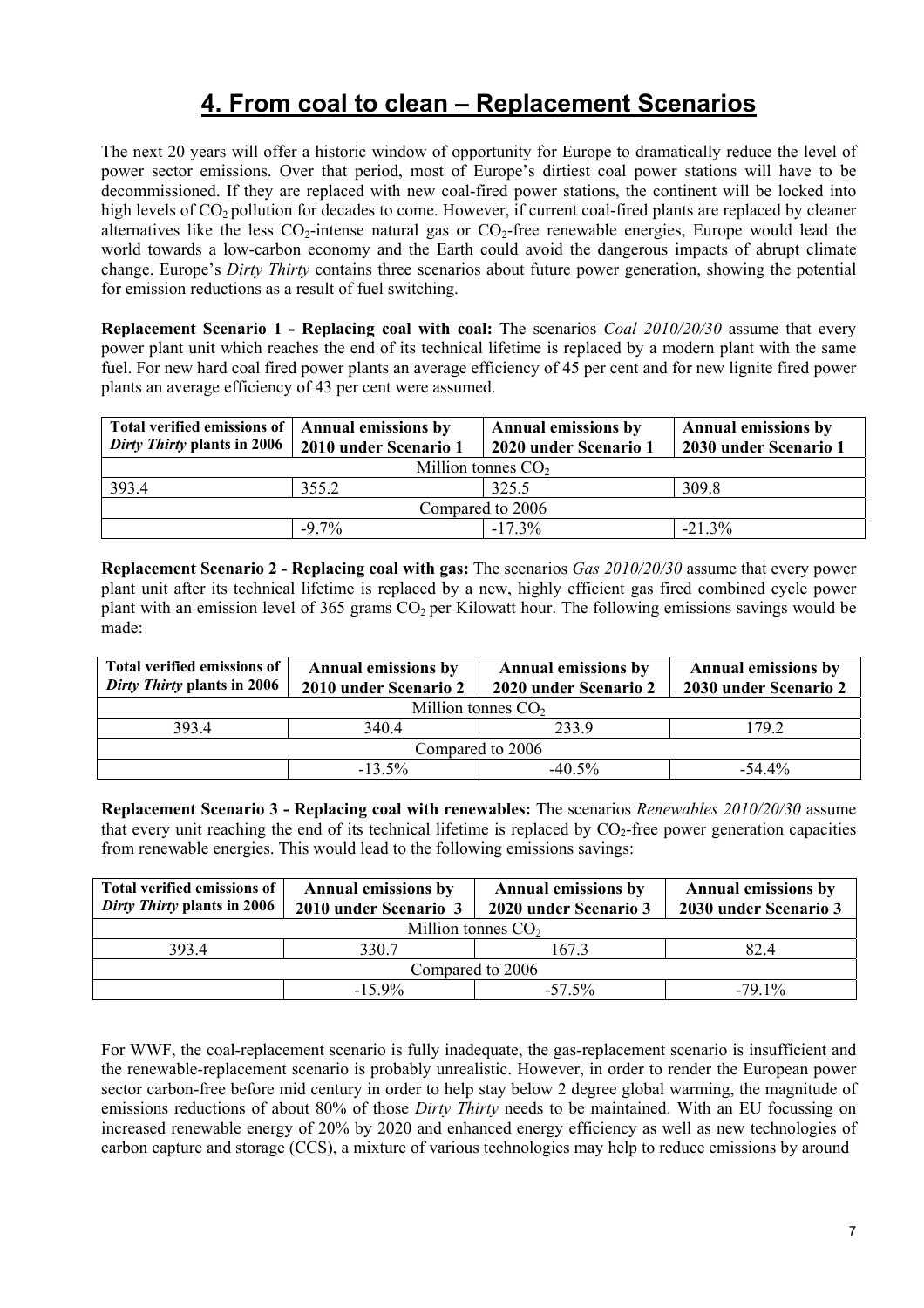80% and more assuming no forced early retirement. Those technologies and policies include:

- a strong focus on energy savings at the demand side rendering new power supply unnecessary
- a better integration of heat and power demand, therefore incentivising highly efficient Combined Heat and Power Plants as a replacement for traditional electricity plants
- both, CCS-retrofitted and CCS-new build power stations
- and all in combination with a large expansion of new renewables baseload power probably from a new grid structure supplying offshore wind and imported concentrated solar power from Southern Europe and North Africa.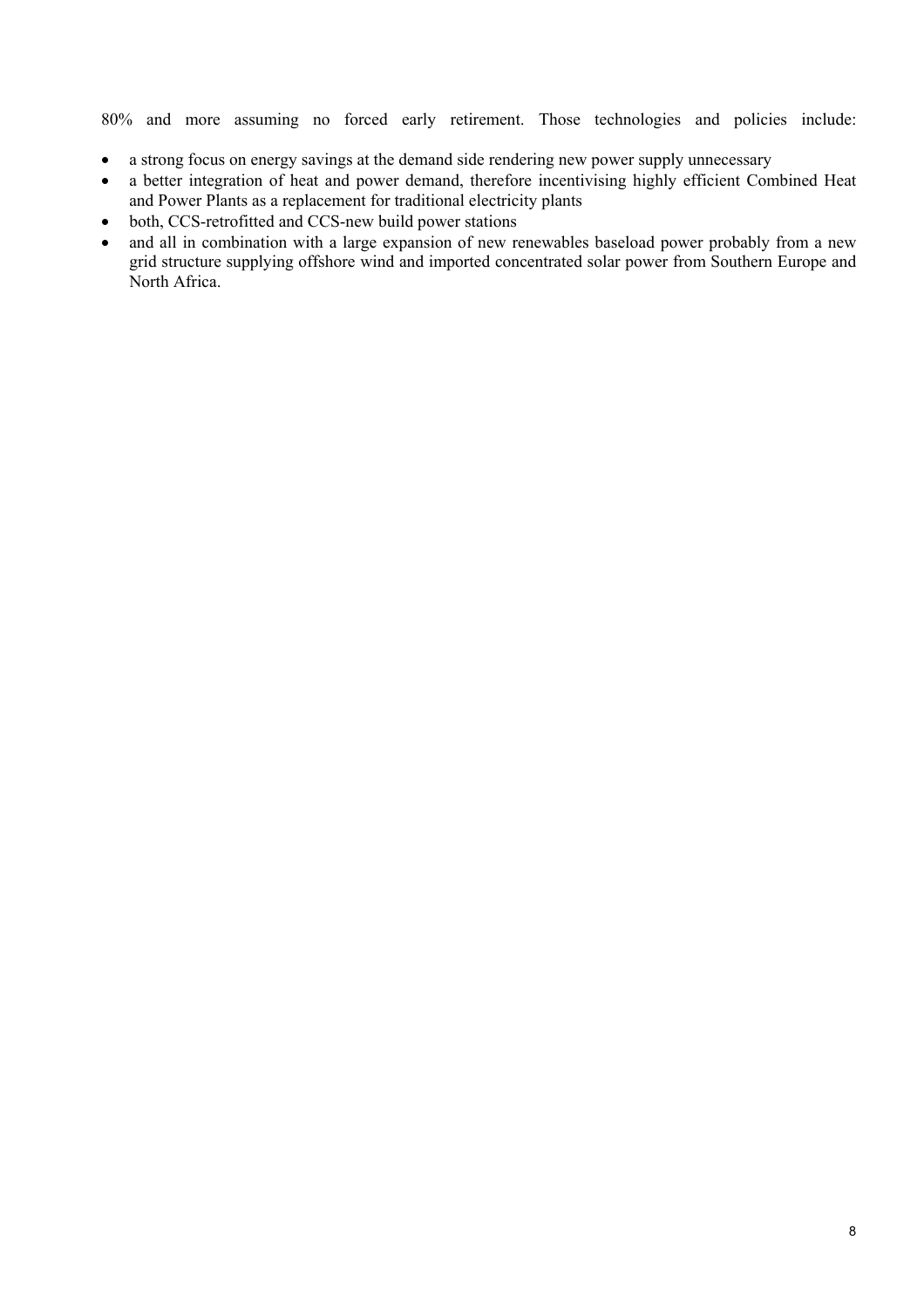# 5. Dirty Thirty Replacement scenarios plant by plant **5. Dirty Thirty Replacement scenarios plant by plant**

| .<br>ع                  | Power Plant                         |               | Scenario "Fuel by Fuel" |                   |                     | Scenario "Natural Gas" |                          |                     | Scenario "Renewables"           |                               |
|-------------------------|-------------------------------------|---------------|-------------------------|-------------------|---------------------|------------------------|--------------------------|---------------------|---------------------------------|-------------------------------|
|                         |                                     | by 2010       | by 2020                 | by 2030           | 2010<br>λq          | by 2020                | by 2030                  | by 2010             | by 2020                         | by 2030                       |
|                         |                                     |               | million tonnes CO2      |                   |                     | million tonnes CO2     |                          |                     | million tonnes                  | CO <sub>2</sub>               |
| ᠇                       | Agios Dimitrios                     | 14.0          | 14.0                    | 11,6              | 14.0                | 14.0                   | ų<br>ؘڡ                  | 14.0                | 14.0                            | 3,3                           |
| $\mathbf{\Omega}$       | Kardia                              | Ö,            | $\infty$<br>ထ           | 4<br>ထ            | 10.1                | $\infty$<br>4.         | 2,9                      | Ś.                  | $\circ$<br>$\mathbf{\tilde{v}}$ |                               |
| S                       | Niederaußem                         | Ņ<br>21       | 20,6                    | ဖ<br><u>ю́</u>    | 18,8                | တ<br>ທ່                | 0.2                      | iz.                 | 0<br>က                          | $\frac{9}{4}$                 |
| 4                       | Jänschwalde                         | 25,2          | 20,0                    | 20,0              | 25,2                | 7,7                    | 7,7                      | Ν<br>25,            |                                 |                               |
| 5                       | Frimmersdorf                        | 16,8          | 14.4                    | 14,4              | 14,1                | 5,5                    | 5,5                      | 12,3                | I.                              |                               |
| $\circ$                 | Weisweiler                          | 16.0          | 13,6                    | 13,6              | 13.5                | 5.2                    | 5.2                      | 12.0                | $\mathbf I$                     | п                             |
| $\overline{ }$          | Neurath                             | 15,5          | 13,9                    | 13,9              | 11,8                | 5,3                    | 5,3                      | 9.5                 | $\blacksquare$                  |                               |
| $\infty$                | Turow                               | 13,4          | 12,9                    | 12,9              | 121                 | 10.2                   | 0.2                      | 11,2                | 8,5                             | 8.5                           |
| თ                       | As Pontes                           | 10,5          | 8.9                     | တ<br>ထ            | 10,5                | 3,3                    | 3,3                      | 10,5                |                                 |                               |
| S                       | Boxberg                             | 14,6          | 12,7                    | 12,7              | 14,6                | 8,6                    | 8,6                      | 14,6                | 6,0                             | o.o                           |
| $\tilde{\tau}$          | Belchatow                           | 29,0          | 29,0                    | 26,9              | 29,0                | 29,0                   | 19.4                     | 29,0                | 29,0                            | 14,5                          |
| 57                      | Prunerov                            | $\frac{0}{8}$ | 7.5                     | 6,3               | 8.0                 | 64                     | 2,7                      | 8.0                 | 5,6                             |                               |
| <u>ლ</u>                | Sines                               | 8,6           | 8,6                     | $\overline{6}$ .0 | 8.6                 | 8.6                    | 3.0                      | 8.6                 | 8.6                             |                               |
| $\overline{4}$          | Schwarze Pumpe                      | 11,2          | 11,2                    | 11.2              | Ņ<br>$\overline{1}$ | $\frac{2}{11}$         | $\frac{2}{1}$            | 11.2                | $\frac{2}{1}$                   | Ņ<br>$\overline{\phantom{0}}$ |
| $\frac{5}{1}$           | Longannet                           | 10, 8         | 4<br>ထ                  | 4<br>ထ            | 10.8                | ý                      | ᡪ<br>4.                  | 10.8                |                                 |                               |
| $\frac{6}{1}$           | Lippendorf                          | 11,9          | 11,9                    | 11.9              | 11.9                | 11,9                   | 11.9                     | 11,9                | 11.9                            | 11.9                          |
| 17                      | Cottam                              | 5,9           | 5,4                     | 5,4               | 5,9                 | प<br>प                 | $\frac{1}{4}$            | 5,9                 | 3,0                             | 3,0                           |
| $\frac{8}{1}$           | Rybnik                              | $\frac{0}{8}$ | 6.5                     | 6.5               | $\frac{0}{8}$       | 3.1                    | ↽<br>က်                  | $\frac{0}{8}$       | $\mathbf I$                     |                               |
| စ္                      | Kozienice                           | 10.2          | 10.2                    | 8.5               | 10.2                | 10.2                   | ↽<br>न्                  | 10.2                | Ņ<br>Ó.                         |                               |
| $\Omega$                | Scholven                            | 10.2          | 8,5                     | ю<br>ထ            | 10.2                | $\frac{4}{1}$          | ↽<br>्रं                 | 10.2                | 4<br>Ö                          |                               |
| $\overline{\mathbf{2}}$ | West Burton                         | 7,7           | 7,7                     | 6,5               | 7.7                 | 7,7                    | ᡪ<br>က်                  | 7,7                 | 7,7                             | п                             |
| 22                      | Fiddlers Ferry                      | 8,4           | 7,1                     | $\overline{7}$ 1  | 8.2                 | 3,4                    | 3,4                      | 8,0                 | $\blacksquare$                  | п                             |
| 23                      | Ratcliffe                           | 6.3           | 5,3                     | 5.3               | <b>ვ.</b>           | 2.6                    | 2,6                      | 6.3                 | $\mathbf I$                     |                               |
| $\overline{24}$         | Kingsnorth                          | 5.5           | 5,0                     | 4.6               | 5.5                 | 3.8                    | 2,2                      | 5,5                 | 2.7                             |                               |
| 25                      | <b>Brindisi Sud</b>                 | 15.3          | 15.3                    | 15.3              | S<br>$\frac{15}{3}$ | 5.3                    | 5.3                      | 5.3                 | က္<br>15.                       | 15,3                          |
| 26                      | Drax                                | $\frac{6}{6}$ | $\circ$<br>ເດ່          | 14,7              | Ю<br><u>(6</u>      | $\frac{8}{1}$          | $\overline{71}$          | Ю<br>$\overline{6}$ | Ν<br>ထ                          |                               |
| 27                      | Ferrybridge                         | 4,9           | 4.<br>4                 | 4<br>4.           | တ<br>4.             | 2,1                    | $\overline{\mathcal{N}}$ | თ<br>₹              |                                 |                               |
| $^{28}$                 | $\subset$<br>Großkraftwerk Mannhein | 7.4           | $\overline{7}$          | 6,9               | 7,4                 | $\overline{6}$         | 4,7                      | 7,4                 | ↽<br>5,1                        | ю<br>$\mathcal{L}$            |
| 29                      | Eggborough                          | 5.6           | 5,6                     | 5.3               | 4.2                 | $\frac{2}{4}$          | 2.6                      | 2.9                 | 2.9                             |                               |
| $\infty$                | Didcot A+B                          | o.o           | 5,3                     | 5.3               | 5.9                 | 33                     | 33                       | 5.9                 | 1.3                             | $1\overline{3}$               |
| Total                   |                                     | 355,2         | 325,5                   | 309,8             | 340,4               | 233,9                  | 179,2                    | 330,7               | 167,3                           | 82,4                          |